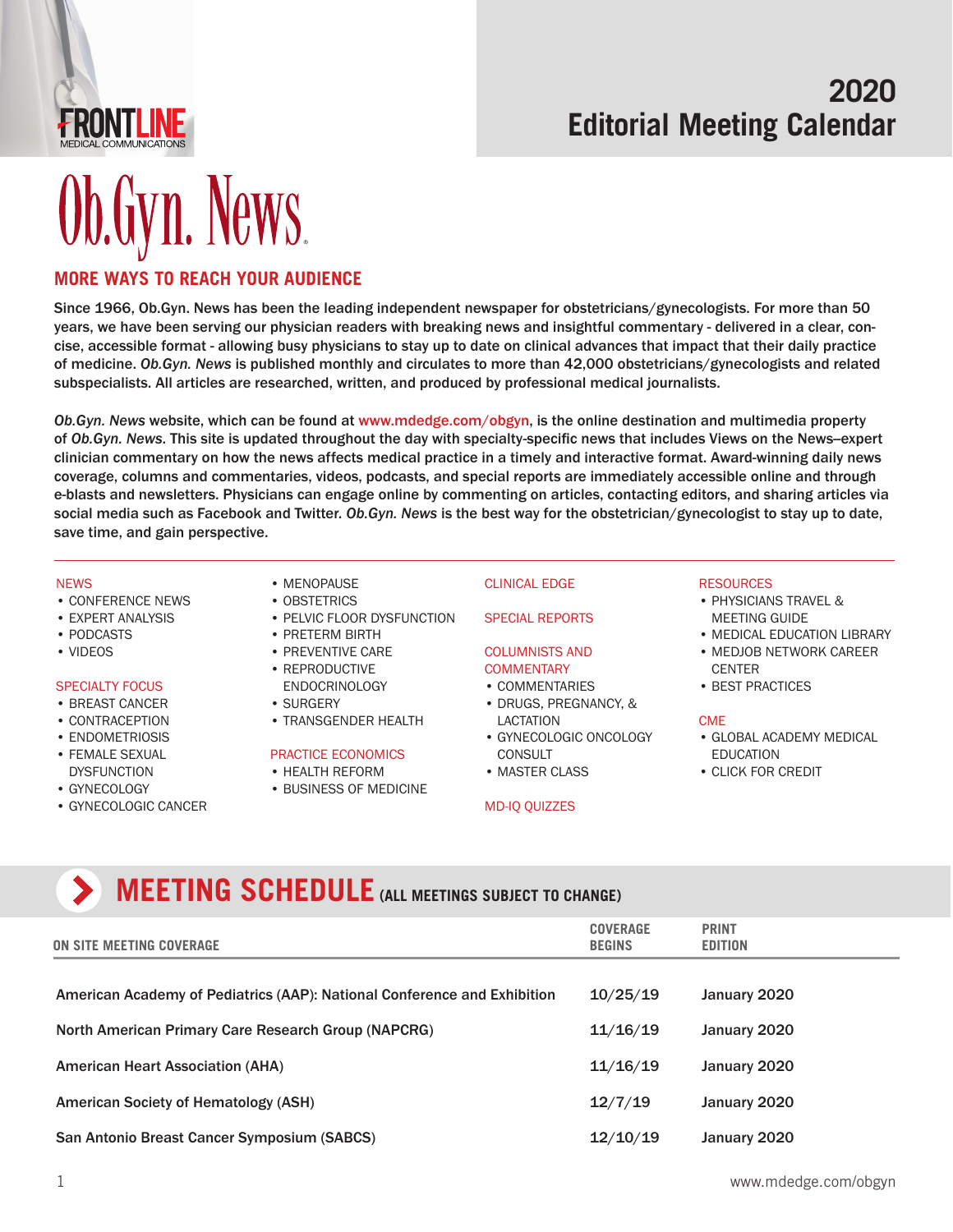

## **MEETING SCHEDULE CONT. (ALL MEETINGS SUBJECT TO CHANGE)**

| ON SITE MEETING COVERAGE                                                                             | <b>COVERAGE</b><br><b>BEGINS</b> | <b>PRINT</b><br><b>EDITION</b> |
|------------------------------------------------------------------------------------------------------|----------------------------------|--------------------------------|
| <b>Healthcare Information and Management Systems Society (HIMSS)</b>                                 | 3/9/20                           | February 2020                  |
| Society for Maternal-Fetal Medicine (SMFM): The Pregnancy Meeting                                    | 2/3/20                           | <b>March 2020</b>              |
| American Academy of Allergy, Asthma, & Immunology (AAAAI)                                            | 3/13/20                          | April 2020                     |
| <b>CDC: Advisory Committee on Immunization Practices (ACIP)</b>                                      | 2/26/20                          | April 2020                     |
| American Academy of Dermatology (AAD)                                                                | 3/20/20                          | April 2020                     |
| Conference on Retroviruses and Opportunistic Infections (CROI)                                       | 3/8/20                           | April 2020                     |
| <b>Endocrine Society: ENDO 2020</b>                                                                  | 3/28/20                          | May 2020                       |
| Society of Hospital Medicine (SHM): Hospital Medicine 2020                                           | 4/15/20                          | May 2020                       |
| American Society for Laser Medicine and Surgery (ASLMS): Laser 2020                                  | 4/29/20                          | May 2020                       |
| <b>American Association for Cancer Research (AACR)</b>                                               | 4/24/20                          | May 2020                       |
| American College of Physicians (ACP): Internal Medicine 2020                                         | 4/23/20                          | May 2020                       |
| North American Society for Pediatric and Adolescent Gynecology (NASPAG)                              | 4/2/20                           | May 2020                       |
| <b>Pediatric Academic Societies (PAS)</b>                                                            | 4/29/20                          | <b>June 2020</b>               |
| American Congress of Obstetricians and Gynecologists (ACOG)                                          | 4/27/20                          | <b>June 2020</b>               |
| Heart Rhythm Society (HRS): Heart Rhythm 2020                                                        | 5/6/20                           | <b>June 2020</b>               |
| Digestive Disease Week (DDW 2020)                                                                    | 5/2/20                           | <b>July 2020</b>               |
| <b>American Society of Clinical Oncology (ASCO)</b>                                                  | 5/29/20                          | <b>July 2020</b>               |
| <b>American Diabetes Association (ADA)</b>                                                           | 6/12/20                          | <b>July 2020</b>               |
| EULAR (European League Against Rheumatism): 2020 Congress                                            | 6/3/20                           | <b>July 2020</b>               |
| <b>Skin Disease Education Foundation (SDEF):</b><br><b>Women's and Pediatric Dermatology Seminar</b> | 6/19/20                          | August 2020                    |
| European Society for Human Reproduction and Embryology (ESHRE)                                       | 7/5/20                           | August 2020                    |
| <b>CDC: Advisory Committee on Immunization Practices (ACIP)</b>                                      | 6/24/20                          | August 2020                    |
| AHA/ ASH: Joint Hypertension Scientific Sessions                                                     | 9/10/20                          | October 2020                   |